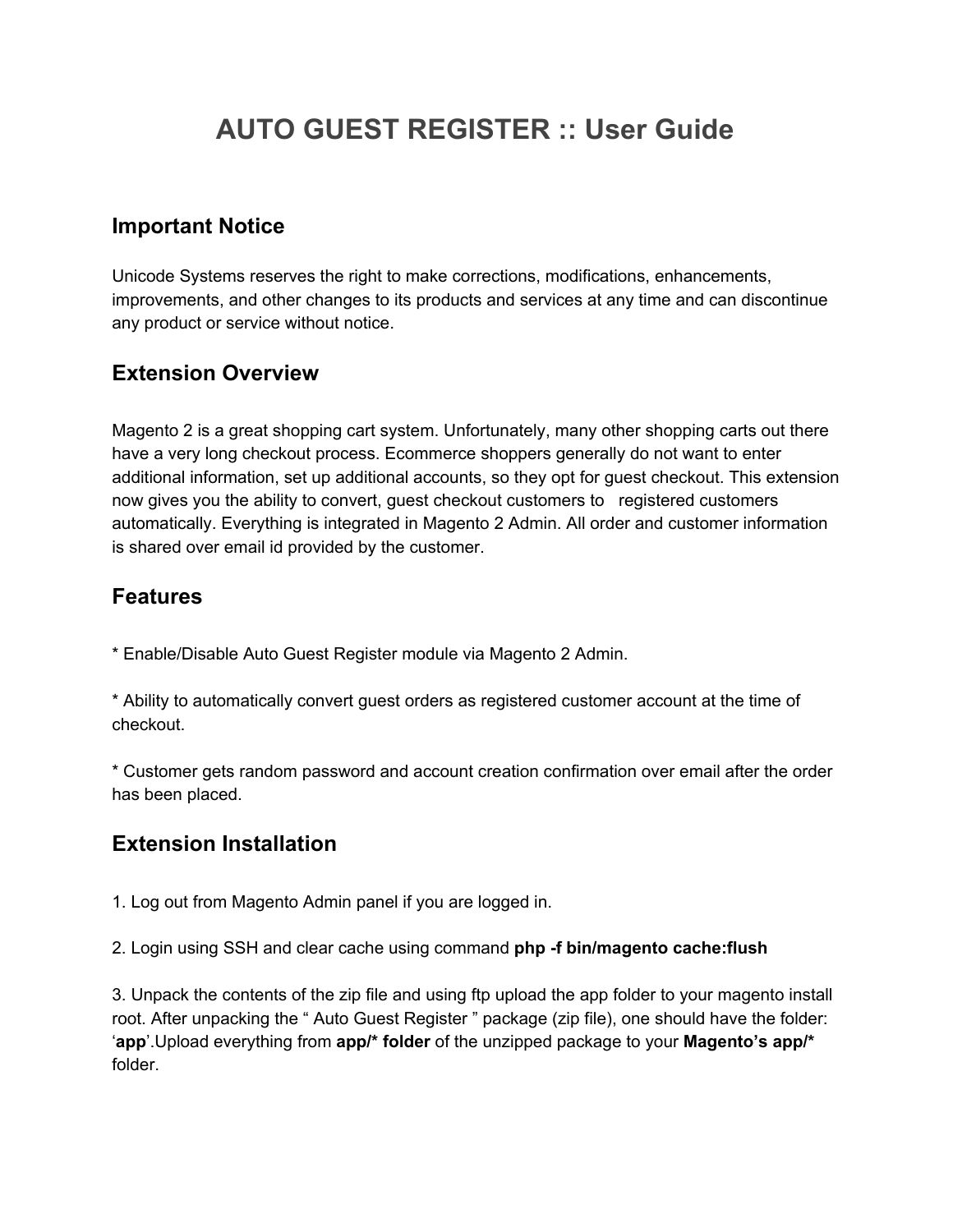4.Now, connect SSH to your Magento server and run command using SSH in root of Magento install, to install module

#### **php -f bin/magento setup:upgrade**

and

**php -d memory\_limit=1024M -f bin/magento setup:di:compile**

#### **Extension Usage**

The usage of auto guest register extension is very simple. Follow the steps along with the screenshots mentioned below:

Enable the 'Auto Guest Register' extension in Magento 2 Admin(UNICODE -> Auto Register -> General Settings)

| ⋒                                                 | Configuration                                               |                         |                         |                      |              | $\Omega$ | $\sqrt{2}$ admin $\sqrt{2}$           |
|---------------------------------------------------|-------------------------------------------------------------|-------------------------|-------------------------|----------------------|--------------|----------|---------------------------------------|
| <b>CA</b><br>DASHBOARD<br>$\circ$<br>UNICODESYSTE | Default Config v<br><b>Store View:</b>                      |                         | $\bullet$               |                      |              |          | <b>Save Config</b>                    |
| M\$<br>BANNERSLIDER<br>\$                         | <b>GENERAL</b>                                              | $\checkmark$            | <b>General Settings</b> |                      |              |          | ര                                     |
| SALES<br>命                                        | <b>CATALOG</b>                                              | $\checkmark$            |                         | <b>Status</b><br>Yes | $\mathbf{v}$ |          |                                       |
| CATALOG                                           | <b>UNICODE</b>                                              | $\widehat{\phantom{a}}$ |                         | [store view]         |              |          |                                       |
| $\circ$<br><b>UNICODE</b><br>$\frac{2}{N}$        | <b>Auto Register</b>                                        |                         |                         |                      |              |          |                                       |
| <b>CUSTOMERS</b><br>۰                             | <b>CUSTOMERS</b>                                            | $\checkmark$            |                         |                      |              |          |                                       |
| MARKETING                                         | <b>SALES</b>                                                | $\checkmark$            |                         |                      |              |          |                                       |
| $\Box$<br>CONTENT                                 | <b>UNICODESYSTEMS</b>                                       | $\checkmark$            |                         |                      |              |          |                                       |
| ıl.<br><b>REPORTS</b>                             | <b>DOTMAILER</b>                                            | $\checkmark$            |                         |                      |              |          |                                       |
| 四<br><b>STORES</b>                                | <b>SERVICES</b>                                             | $\checkmark$            |                         |                      |              |          |                                       |
| ✿<br>SYSTEM                                       | <b>ADVANCED</b>                                             | $\checkmark$            |                         |                      |              |          |                                       |
| ¢<br>FIND PARTNERS<br>& EXTENSIONS                | Copyright © 2018 Magento Commerce Inc. All rights reserved. |                         |                         |                      |              |          | Magento ver. 2.2.2<br>Report an Issue |